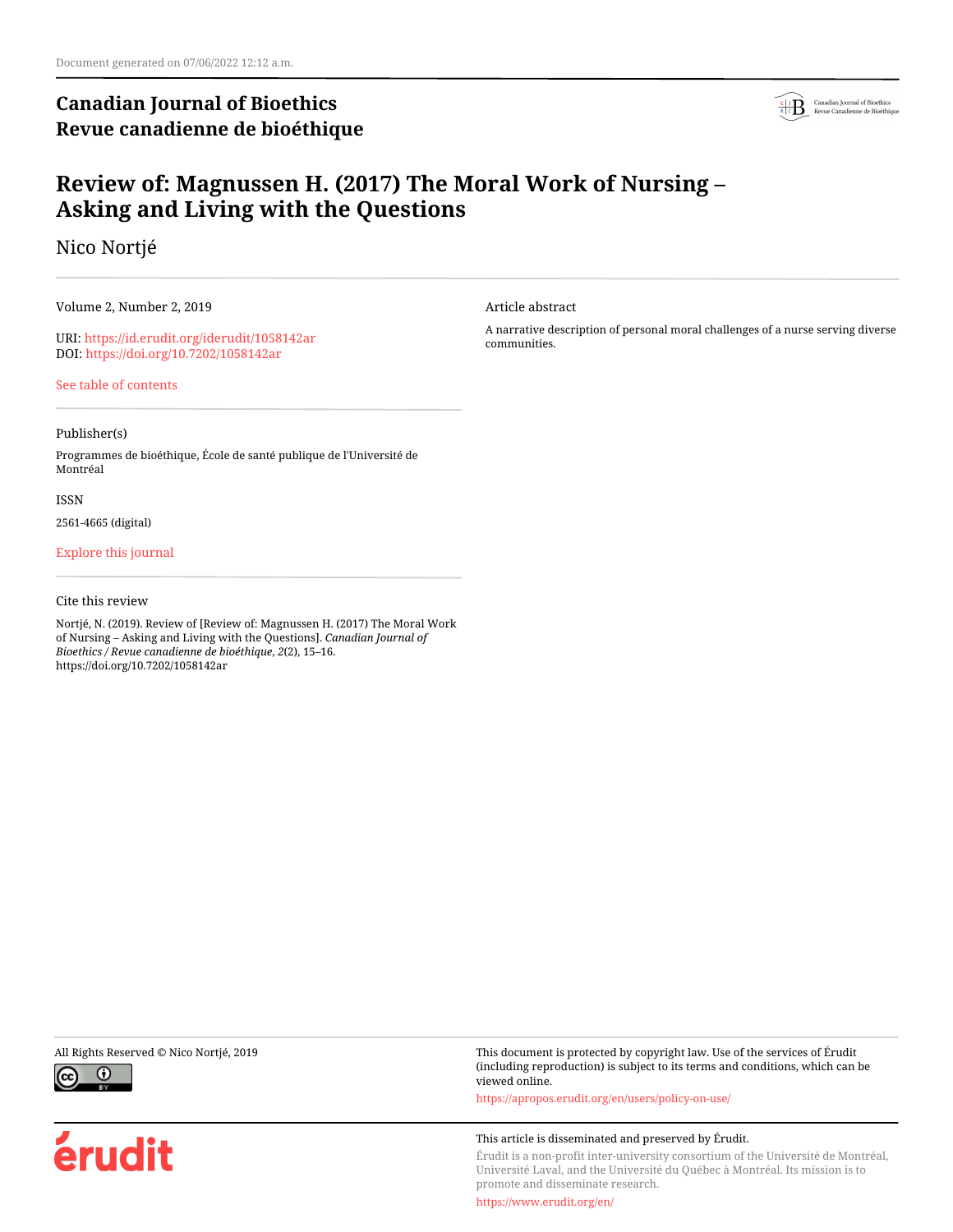## **COMPTE RENDU / REVIEW**

## **Review of: Magnussen H. (2017) The Moral Work of Nursing – Asking and Living with the Questions**

Nico Nortié<sup>1</sup>

## **Résumé Abstract**

Une description narrative des défis moraux personnels d'une A narrative description of personal moral challenges of a nurse infirmière au service de diverses communautés.

## **Mots-clés Keywords**

éthique infirmière, santé communautaire, diversité culturelle, nursingethics, communityhealth, cultural diversity, global bioethics bioéthique mondiale

serving diverse communities.

*The Moral Work of Nursing – Asking and Living with the Questions* [1] is both a reflection on Hazel Magnussen's personal journey as a nurse and a report on developments in health care in Canada. Magnussen illustrates how the social, economic and political changes of the past half century have influenced the nursing profession and the health and well-being of nurses. This book successfully illustrates that nursing is not only a physically and mentally demanding vocation, but also one riddled with moral questions and conundrums, and that ethical reflection is essential in the moral work of nursing. Moral work includes advocating for patients and requires facing dilemmas in which there could be a breach of a nurse's duty to another. With its skillful integration of anecdotal reflections and scholarly arguments, this book challenges readers to think critically about their own positions in health care and how they can effect change.

The book describes the many issues that nurses face on a daily basis in community health nursing, primary care settings and professional nursing at large. There are four broad themes: the practical application of and approach to nursing knowledge; the institutional challenges faced by nurses; the political reforms affecting the profession; and the social and technological problems that could create ethical challenges for nurses. Of particular interest is one of three new chapters in this second edition, namely a chapter on how the new Canadian law legalising assisted death influences nurses' practice. Magnussen draws on her own personal journey in this chapter when she reflects on the death of her husband, Lloyd. She illustrates why it is important for society to support and take care of health care providers who are involved in providing endof-life care. Each chapter offers pearls of wisdom and ends with thought-provoking questions that challenge readers to reflect upon what they have read and how they can apply it in their own settings.

This book makes an important contribution to the field of global bioethics in that the author reflects on her time practicing in Alaska and in remote areas of Canada, such as the Baffin Region in the Northwest Territories, the island hamlet of Igloolik close to the Melville Peninsula, and Frobisher Bay. She convincingly argues that in order to adequately serve culturally diverse populations, nurses need to work to remove the vestiges of colonial approaches to medicine and focus instead on upholding local value systems. Respecting First Nations and their traditions will enable health care professionals to build partnerships among individuals, families and communities that will be beneficial to the successful implementation of health care programs. The Canadian population in general is becoming more diverse, and applying the principles of global bioethics will become crucial for the development of sustainable health care practices that enshrine respect for patients [2,3].

Furthermore, this book contributes to the growing body of knowledge on burnout among nurses [4]. What is particularly useful is the way that the author destigmatises burnout, refuting the notion that only the weak can suffer from burnout. She also describes practical ways that nurses can alleviate pressure by making personal mental health a priority, focusing on the wisdom of the cartoon "Ziggy": if you are going to take care of others, you first need to take care of yourself [5]. As with the first edition, the book's frank discussion about workplace abuse (emotional, physical and sexual) stands out, drawing the attention of the reader to the fact that many nurses are victims and arguing that there needs to be a collective stand against abuse and bullying.

This book reads easily and persuasively, and the focus on lived experiences makes it accessible for the general public as well as clinicians. Magnussen has succeeded in giving us a look into her life, her struggles, her accomplishments, and that which gives her joy. This is truly a book for those interested in thoughtful reflections on the intricacies of life.

## **Conflit d'intérêts Conflicts of Interest**

L'auteur est éditeur à la *Revue canadienne de bioéthique*. Il n'a pas participé à l'évaluation du manuscrit. The author is an editor at the *Canadian Journal of Bioethics*. He was not involved in the evaluation of the manuscript.

## **Édition/Editors:** Aliya Affdal

**Affiliations**

<u>ര</u> 0

<sup>1</sup>Department of Critical Care and Respiratory Care, University of Texas MD Anderson Cancer Center, Houston, USA

**Correspondance / Correspondence:** Nico Nortjé[, nnortje@mdanderson.org](mailto:nnortje@mdanderson.org)

Société Canadian **Bioethics** canadienne de bioéthique Society

*[En collaboration avec / In collaboration with](http://www.bioethics.ca/)*